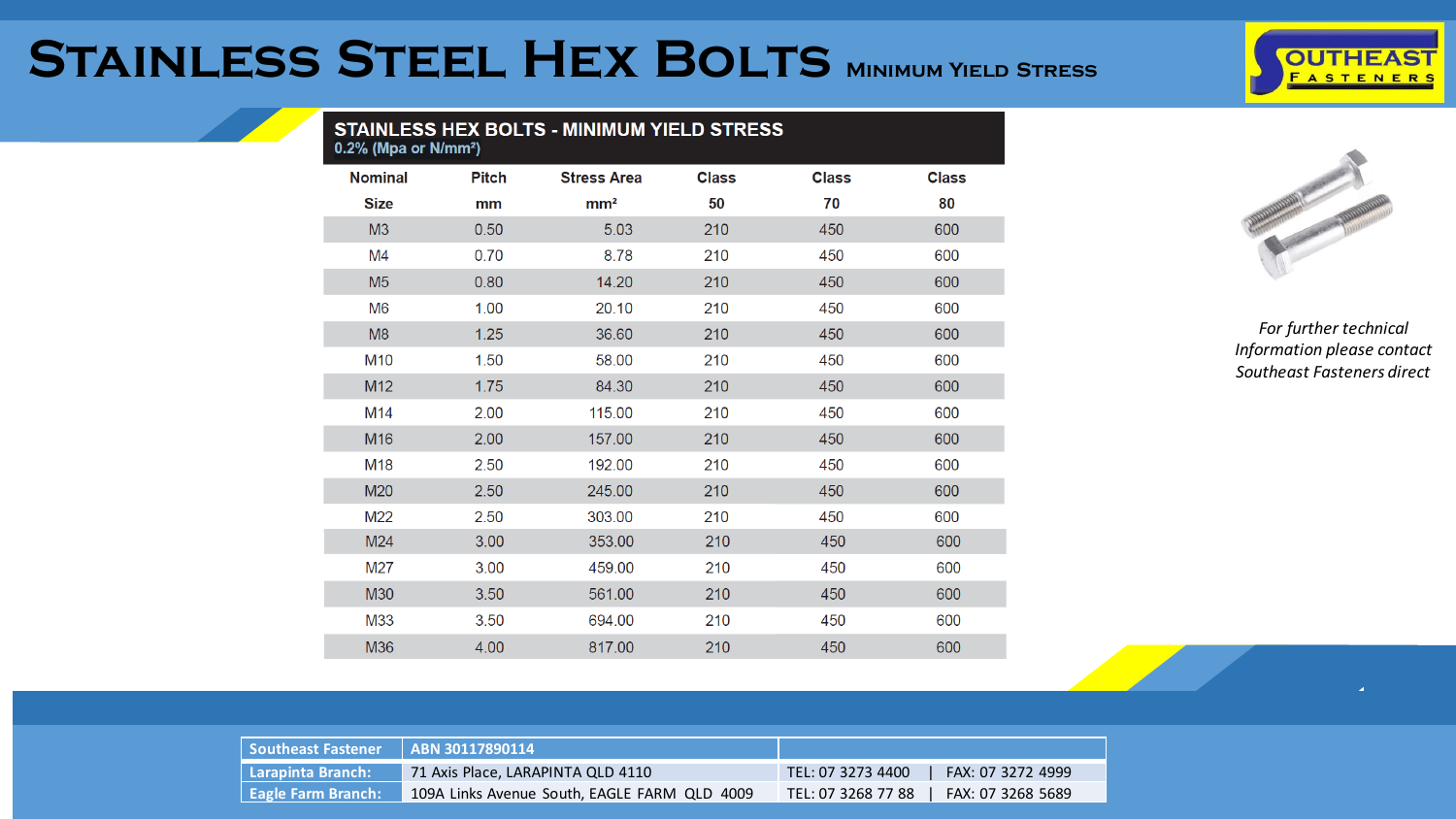## **Stainless Steel Hex Bolts Minimum Tensile Stress**

| <b>OUTHEAST</b> |                 |  |  |  |  |
|-----------------|-----------------|--|--|--|--|
|                 | <b>ASTENERS</b> |  |  |  |  |
|                 |                 |  |  |  |  |

| <b>STAINLESS HEX BOLTS - MINIMUM TENSILE STRESS</b><br>(Mpa or N/mm <sup>2</sup> ) |              |                    |              |              |              |
|------------------------------------------------------------------------------------|--------------|--------------------|--------------|--------------|--------------|
| <b>Nominal</b>                                                                     | <b>Pitch</b> | <b>Stress Area</b> | <b>Class</b> | <b>Class</b> | <b>Class</b> |
| <b>Size</b>                                                                        | mm           | mm <sup>2</sup>    | 50           | 70           | 80           |
| M <sub>3</sub>                                                                     | 0.50         | 5.03               | 500          | 700          | 800          |
| M4                                                                                 | 0.70         | 8.78               | 500          | 700          | 800          |
| M <sub>5</sub>                                                                     | 0.80         | 14.20              | 500          | 700          | 800          |
| M <sub>6</sub>                                                                     | 1.00         | 20.10              | 500          | 700          | 800          |
| M <sub>8</sub>                                                                     | 1.25         | 36.60              | 500          | 700          | 800          |
| M10                                                                                | 1.50         | 58.00              | 500          | 700          | 800          |
| M12                                                                                | 1.75         | 84.30              | 500          | 700          | 800          |
| M14                                                                                | 2.00         | 115.00             | 500          | 700          | 800          |
| M <sub>16</sub>                                                                    | 2.00         | 157.00             | 500          | 700          | 800          |
| M18                                                                                | 2.50         | 192.00             | 500          | 700          | 800          |
| M20                                                                                | 2.50         | 245.00             | 500          | 700          | 800          |
| M22                                                                                | 2.50         | 303.00             | 500          | 700          | 800          |
| M24                                                                                | 3.00         | 353.00             | 500          | 700          | 800          |
| M27                                                                                | 3.00         | 459.00             | 500          | 700          | 800          |
| M30                                                                                | 3.50         | 561.00             | 500          | 700          | 800          |
| M33                                                                                | 3.50         | 694.00             | 500          | 700          | 800          |
| M36                                                                                | 4.00         | 817.00             | 500          | 700          | 800          |



| Southeast Fastener   ABN 30117890114 |                                              |                                         |
|--------------------------------------|----------------------------------------------|-----------------------------------------|
| Larapinta Branch:                    | 71 Axis Place, LARAPINTA QLD 4110            | FAX: 07 3272 4999<br>TEL: 07 3273 4400  |
| <b>Eagle Farm Branch:</b>            | 109A Links Avenue South, EAGLE FARM QLD 4009 | FAX: 07 3268 5689<br>TEL: 07 3268 77 88 |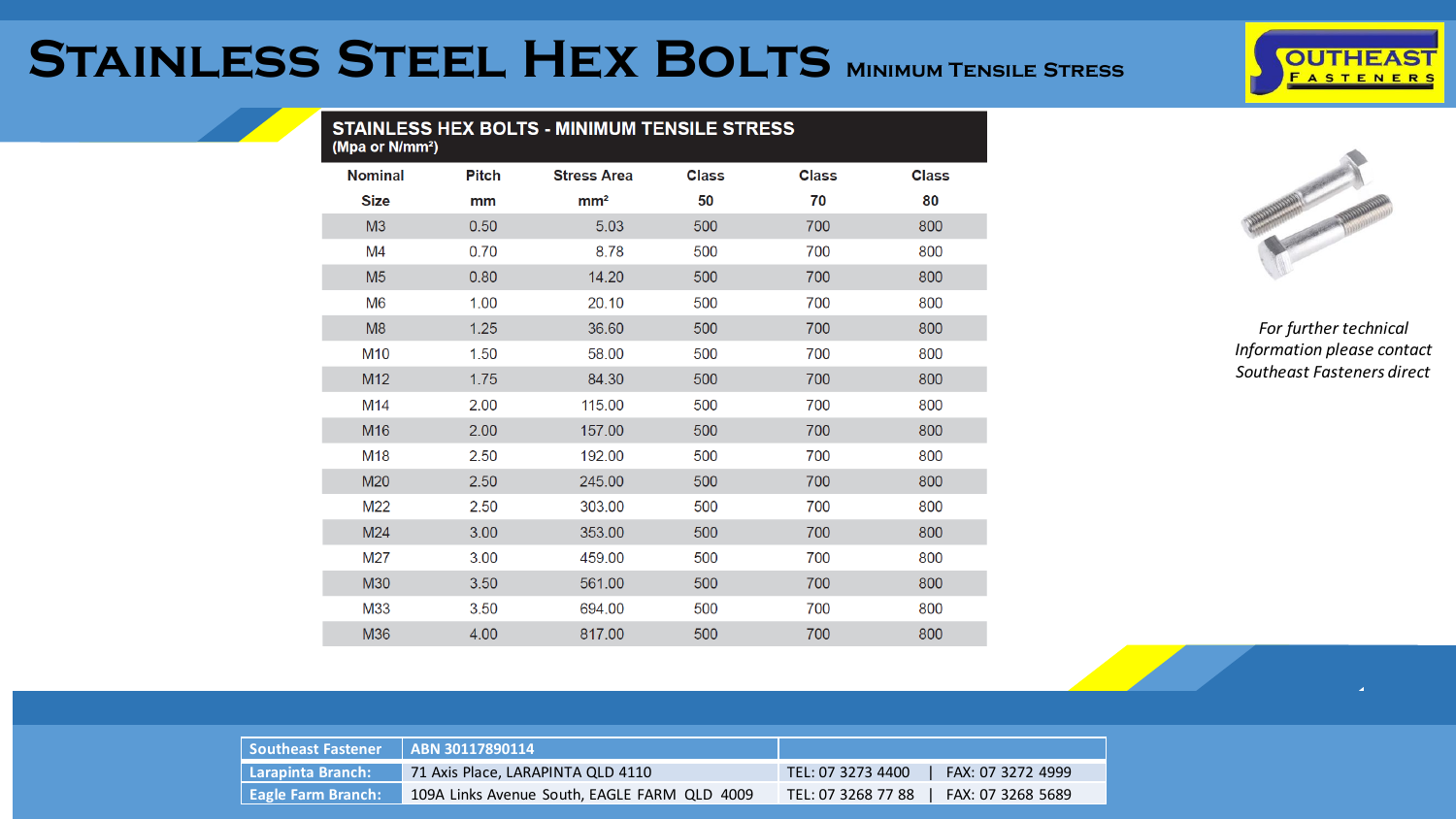## **Stainless Steel Hex Bolts Minimum Yield Load KN**



|                 |              | STAINLESS HEX BOLTS - MINIMUM YIELD LOAD (KN) |              |              |              |
|-----------------|--------------|-----------------------------------------------|--------------|--------------|--------------|
| <b>Nominal</b>  | <b>Pitch</b> | <b>Stress Area</b>                            | <b>Class</b> | <b>Class</b> | <b>Class</b> |
| <b>Size</b>     | mm           | mm <sup>2</sup>                               | 50           | 70           | 80           |
| M <sub>3</sub>  | 0.50         | 5.03                                          | 1.06         | 2.26         | 3.02         |
| M <sub>4</sub>  | 0.70         | 8.78                                          | 1.84         | 3.95         | 5.27         |
| M <sub>5</sub>  | 0.80         | 14.20                                         | 2.98         | 6.39         | 8.52         |
| M <sub>6</sub>  | 1.00         | 20.10                                         | 4.22         | 9.05         | 12.06        |
| M <sub>8</sub>  | 1.25         | 36.60                                         | 7.69         | 16.47        | 21.96        |
| M <sub>10</sub> | 1.50         | 58.00                                         | 12.20        | 26.10        | 34.80        |
| M12             | 1.75         | 84.30                                         | 17.70        | 37.90        | 50.60        |
| M14             | 2.00         | 115.00                                        | 24.20        | 51.80        | 69.00        |
| M16             | 2.00         | 157.00                                        | 33.00        | 70.70        | 94.20        |
| M18             | 2.50         | 192.00                                        | 40.30        | 86.40        | 115.20       |
| M20             | 2.50         | 245.00                                        | 51.50        | 110.30       | 147.00       |
| M22             | 2.50         | 303.00                                        | 63.60        | 136.40       | 181.80       |
| M24             | 3.00         | 353.00                                        | 74.10        | 158.90       | 211.80       |
| M27             | 3.00         | 459.00                                        | 96.40        | 206.60       | 275.40       |
| M30             | 3.50         | 561.00                                        | 117.80       | 252.50       | 336.60       |
| M33             | 3.50         | 694.00                                        | 145.70       | 312.30       | 416.40       |
| M36             | 4.00         | 817.00                                        | 171.60       | 367.70       | 490.20       |



| Southeast Fastener    ABN 30117890114 |                                              |                                         |
|---------------------------------------|----------------------------------------------|-----------------------------------------|
| Larapinta Branch:                     | 71 Axis Place, LARAPINTA QLD 4110            | TEL: 07 3273 4400<br>FAX: 07 3272 4999  |
| <b>Eagle Farm Branch:</b>             | 109A Links Avenue South, EAGLE FARM QLD 4009 | FAX: 07 3268 5689<br>TEL: 07 3268 77 88 |